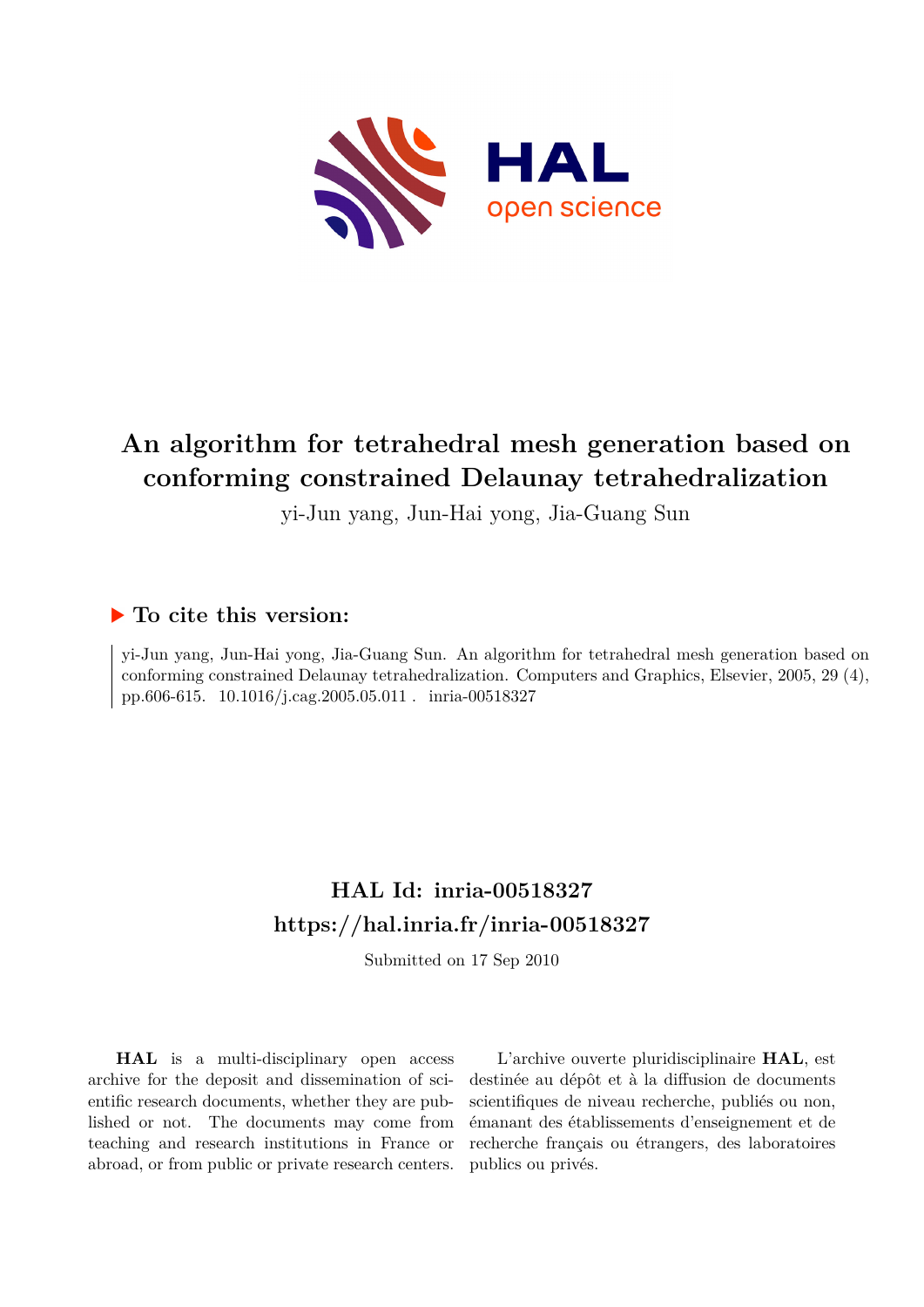# An algorithm for tetrahedral mesh generation based on conforming constrained Delaunay tetrahedralization

Yi-Jun Yang<sup>a,\*</sup>, Jun-Hai Yong<sup>b</sup>, Jia-Guang Sun<sup>a,b</sup>

<sup>a</sup>Department of Computer Science and Technology, Tsinghua University, Beijing 100084, People's Republic of China <sup>b</sup>School of Software, Tsinghua University, Beijing 100084, People's Republic of China

# **Abstract**

An unstructured tetrahedral mesh generation algorithm for 3D model with constraints is presented. To automatically generate a tetrahedral mesh for model with constraints, an advancing front algorithm is presented based on conforming constrained Delaunay tetrahedralization (CCDT). To reduce the number of visibility tests between vertices with respect to model faces as well as the computation of constrained Delaunay tetrahedra, a sufficient condition for DT (constrained Delaunay tetrahedralization whose simplexes are all Delaunay) existence is presented and utilized coupled to uniform grid and advancing front techniques in our algorithm. The mesh generator is robust and exhibits a linear time complexity for mechanical models with uniform density distribution.

Keywords: CCDT: Finite element methods: Octree

# 1. Introduction

Mesh generation algorithms play an important role in finite element methods (FEM) [1], biomechanics [2], virtual surgery [3,4] and geometric modeling [5]. Quality of the mesh strongly influences accuracy and efficiency of analysis and simulation. Delaunay tetrahedra have desirable properties such as their tendency to favor round tetrahedra over skinny tetrahedra and suitability for Delaunay refinement algorithms [6]. However, Delaunay tetrahedralizations (DT) are convex. Mechanical models usually are not. Modes have boundaries and constraints that must be respected by the mesh (Fig. 1). To address this problem, three methods have been established: conforming DT, variational Delaunav

\*Corresponding author. Tel.:  $+861062795459$ ; fax:  $+861062795460$ 

tetrahedralization and conforming constrained Delaunay tetrahedralization (CCDT).

Conforming Delaunay approaches [7-11] repeatedly insert Steiner points into the mesh, while mesh is Delaunay refined accordingly, until boundary and constraints are respected by the mesh: every face (edge) is represented by a union of triangular faces (edges) of DT. The question of where to insert vertices to obtain boundary and constraint conformity is difficult. Radovitzky and Ortiz [10] used a combination of local transformations and subdivision to guarantee that the surface triangulation be a subcomplex of the DT. However, this algorithm fails when a minimal mesh size is touched. Murphy et al. [9] offered an algorithm that can mesh model with small dihedral angle boundary. But, a large number of small edges and additional points are introduced into the tetrahedral mesh accordingly. How to reconcile the need for boundary and constraint conformity with the need for good-quality tetrahedra is the most important issue for conforming Delaunay algorithm.

E-mail address: yang yj03@hotmail.com (Y.-J. Yang).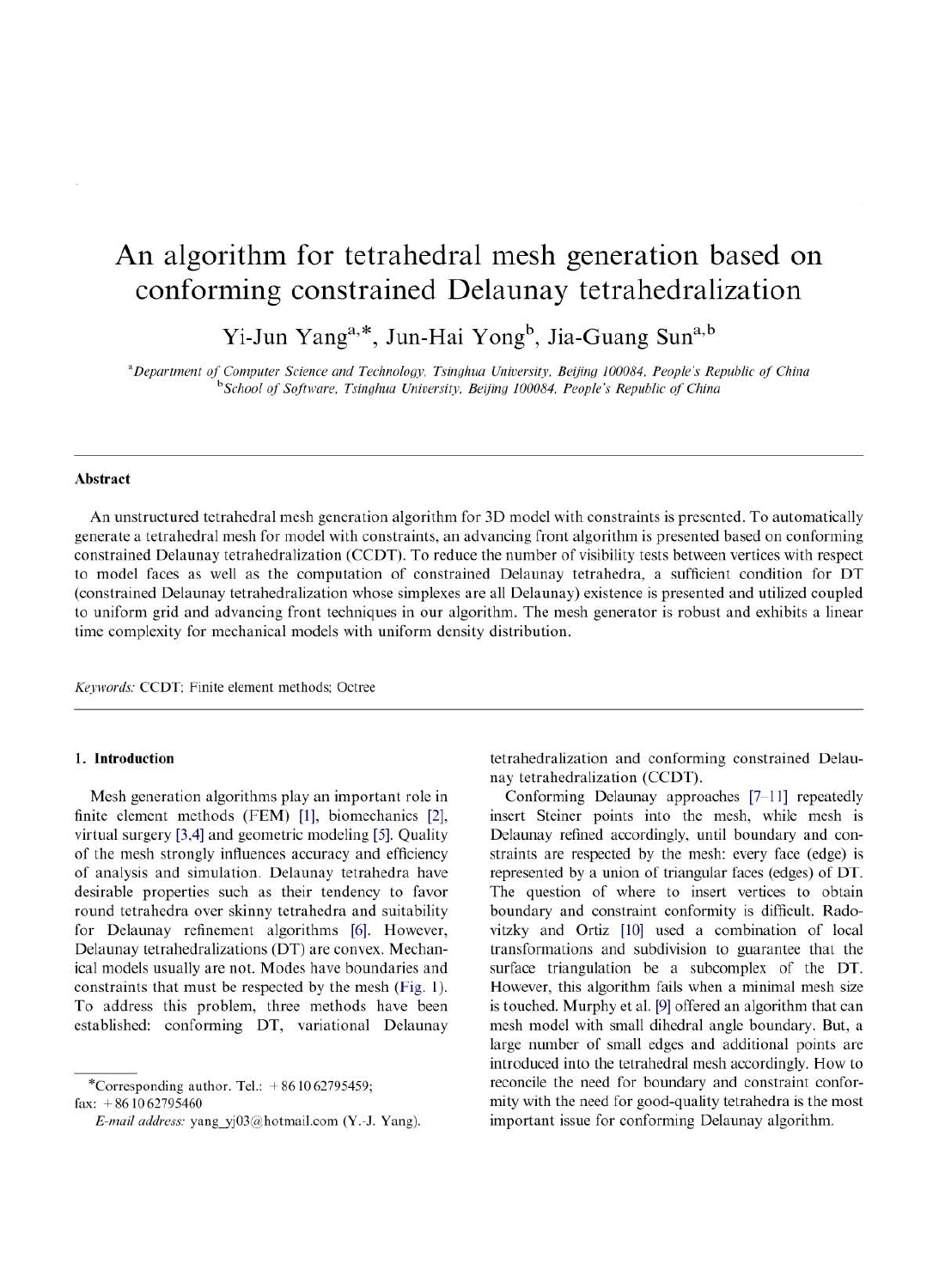

Fig. 1. A bracket with constraints (slit and interior face). Fig. 2. An untetrahedralizable polyhedron.

Variational Delaunay approaches [12–15] adjust the mesh by adding additional points where the boundary and constraints intersect Delaunay tetrahedral faces or moving mesh vertices toward boundary or constraint faces to recover missing boundaries and constraints, while Delaunay property of some simplexes are violated. Fuchs [12] used body-centered-cubic (BCC) lattice refinement to obtain desired node density and projected exterior DT vertices to the boundary to obtain boundary conformity. Molino et al. [13] utilized a defined distance function and uniform crystal lattice to guide mesh subdivision for highly deformable models and obtain boundary fitting via masses and springs. Reliance on heuristics and undesirable quality tetrahedra near the boundary are big problems for this type of algorithms.

In 2D, a constrained Delaunay triangulation (CDT) [16–18] involves a set of edges and vertices while maintaining most of the favorable properties of DT (such as maximizing the minimum angle). However in 3D, without Steiner points and surface modification, tetrahedralization is not available for all models [19]. An untetrahedralizable example is shown in Fig. 2. Thus, there is no CDT for some models in 3D for additional points are prohibited in CDT. Shewchuk [6] presented a sufficient condition for CDT existence in 3D and a tetrahedral mesh generation algorithm utilizing this condition. His algorithm should be called CCDT instead since additional points are inserted into the mesh to guarantee the existence of CDT. In comparison with conforming DT, CCDT adds fewer vertices and all tetrahedra are constrained Delaunay instead. For clarity, triangulations of a planar straight line graph (PSLG) in 2D are given in Fig. 3. Conforming Delaunay triangulation adds more points to recover missing edges (faces involved in 3D) than CDT (CCDT in 3D). Furthermore, no Steiner points are needed for 2D CDT.

In this paper, an advancing front tetrahedral mesh generation algorithm is presented for models with





Fig. 3. PSLG and its triangulations: (a) a PSLG; (b) Delaunay triangulation; (c) conforming Delaunay triangulation and (d) constrained Delaunay triangulation.

constraints based on CCDT. First, a surface meshing algorithm [10] is utilized to mesh the model. To guarantee CDT existence of the mechanical model, middle points of missing grazeable edges are repeatedly added to the mesh until all grazeable edges are represented as set of continuous edges of DT. Second, interior points are inserted in a face-centered-cubic (FCC) crystal lattice arrangement coupled to octree spatial subdivision, which gives better tetrahedra than other Bravais lattice arrangements for an error bound [10]. Finally, to accelerate tetrahedral mesh generation, a sufficient condition for DT existence is presented and an advancing front algorithm utilizing this condition and uniform grid technique is implemented. The mesh generator is robust and exhibits a linear time complexity for models with uniform density distribution.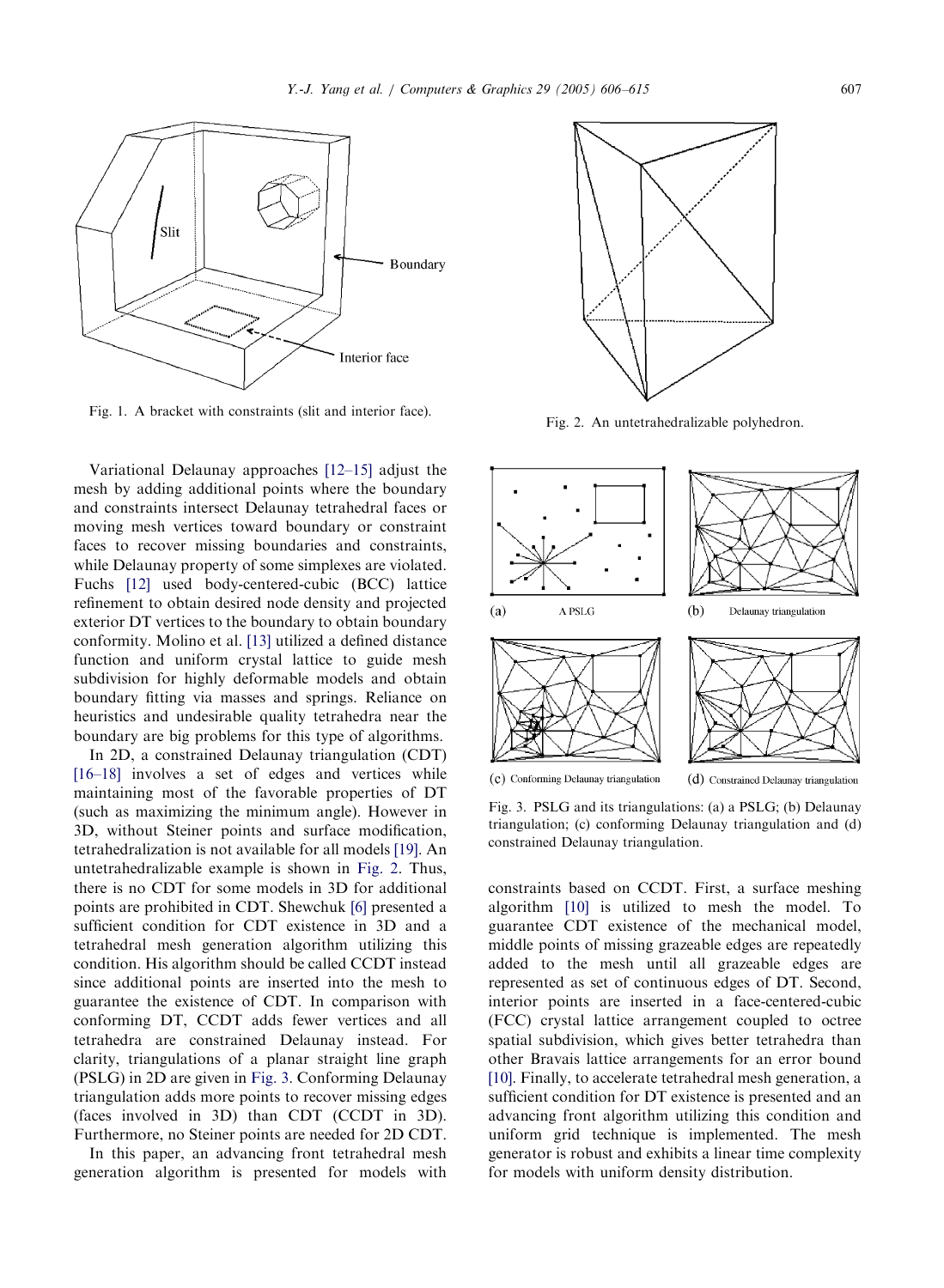This paper is organized as follows. Section 2 describes grazeable edge protection theorem. Section 3 describes method of inserting interior points. Section 4 describes how to construct uniform grid. Section 5 presents a sufficient condition for DT and an advancing algorithm utilizing this condition. Section 6 gives some mechanical examples. Performance of face protection and superior quality meshes of presented algorithm are exhibited by given examples. Section 7 concludes the paper.

### 2. Grazeable edge protection

Shewchuk [6] presented a sufficient condition for CDT existence. If a model is grazeable edge protected, the existence of CDT can be guaranteed. However, in FEM, surface mesh can be modified by local transformations as long as boundary and constraints are not violated. Based on this character, all non-constraint interior edges of the surface triangulation are removed before addition of Steiner points. To obtain grazeable edge protection, middle points of missing grazeable edges are repeatedly inserted to the mesh until all grazeable edges are represented as set of continuous edges of DT. Models in which five or more vertices are cospherical may cause the CDT algorithm to fail. So symbolic perturbation [20] is introduced to simulate the circumstance where no five vertices are on a common sphere.

### 3. Interior points insertion via FCC lattice

The size of tetrahedra is controlled by the density function that may vary throughout the body. In order to generate tetrahedra with prescribed size, interior points are inserted in a FCC crystal lattice arrangement coupled to octree space subdivision, with the local lattice parameter determined by the prescribed density function. Bounding box of the model is set to be the initial octant. Octants are classified into three types according to their location corresponding to the model: exterior octant, boundary octant and interior octant. Boundary octant is intersected by model faces or contains model vertices, while exterior octant lies outside the model and interior octant lies inside the model, respectively. Exterior octants are never further split any more. Boundary and interior octants are subdivided into eight equally sized children and boundary and interior son octants are recursively split as long as they do not match the prescribed size function and do not touch the maximal user-defined octree depth. As is common practice, the generational difference between adjacent octree leaves is restricted to one [21]. As a direct consequence of this restriction, the number of types of



Fig. 4. FCC structure and its tetrahedralization: (a) FCC structure of unit cell and (b) CDT of FCC cell.

tetrahedra in transition area between different mesh sizes is finite.

Once octree is constructed, all boundary and interior leaves are designated as FCC cells (Fig. 4(a)) whose corners and centers of the cell faces lying inside the body are inserted to the mesh. Radovitzky and Ortiz [10] compared FCC with other 13 Bravais lattice and concluded that for a unit cell, CDT tetrahedra quality (Fig. 4(b)) of FCC lattice arrangement is better than others according to their defined aspect ratio.

According to FCC lattice arrangement, corners and centers of faces of boundary leaves may lie outside the body. To handle this problem, a conventional algorithm is implemented to judge whether point is inside the model or not: shoot a radial from the point and compute the number of intersections of the radial with boundary faces. If the number of intersections is even, point is located outside the body; otherwise point is located inside the body. Finally, interior points lying in minimal circumspheres of model triangular faces are eliminated to avoid slivers [22]. Insertion of interior points does not affect CDT existence. That is to say when a model X has a CDT, the model  $X_1$  that is composed of X and a set of additional interior points also has a CDT.

### 4. Construction of uniform grid

Bentley et al. [23] used uniform grid to solve nearest neighbor searching problem and proved that, under the assumption that n points are chosen independently from a uniform distribution on the unit square in 2D, the nearest neighbor of a query point can be found by spiral search in constant expected time. Uniform grid has been extensively utilized to accelerate mesh generation in 2D [17,24]. Here, we utilize uniform grid to accelerate tetrahedral generation in our algorithm. Given a model with faces  $\mathbf{F} = \{\mathbf{f}_0, \mathbf{f}_1, \dots, \mathbf{f}_{m-1}\}\$  where  $\mathbf{f}_i = (\mathbf{p}_i, \mathbf{p}_i, \mathbf{p}_i)$ ,  $0 \le i \le m - 1$  and vertices  $\mathbf{P} = \{ \mathbf{p}_0, \mathbf{p}_1, \dots, \mathbf{p}_{n-1} \}$  where  $\mathbf{p}_i = (p_{i,x}, p_{i,y}, p_{i,z}), 0 \le i \le n - 1$ , all the vertices and faces are put into the uniform grid to accelerate vertex search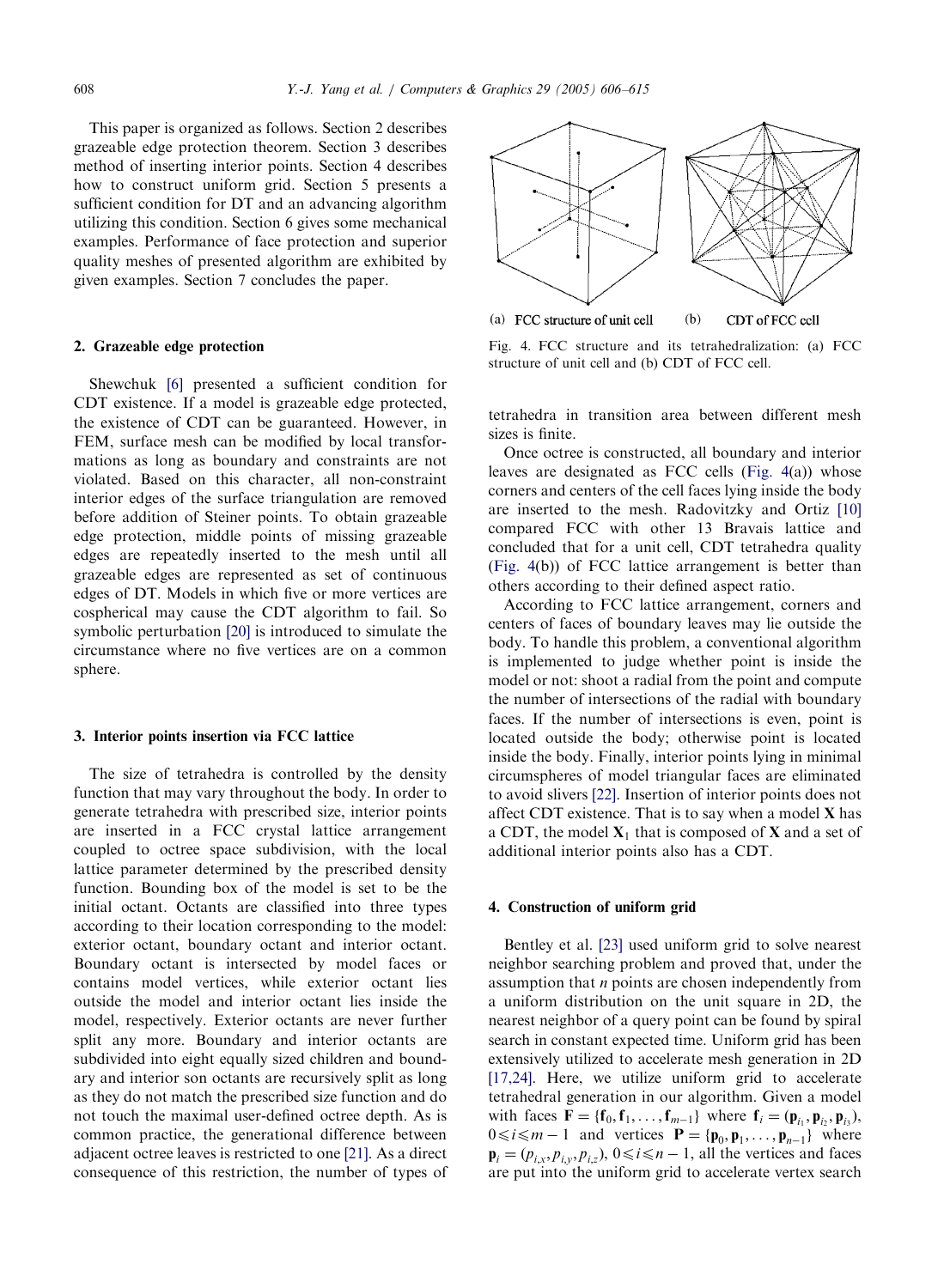and visibility determination. The uniform grid can constrict vertex search and visibility determination to a local area around current face, so tetrahedron derived from current face can be generated in a constant expected time for mechanical models with uniform density distribution. To construct the uniform grid, the first step is to compute bounding box of the body and shift the box outward by a tolerance TOL

$$
x_{\min} = x_{\min} - TOL, \quad x_{\max} = x_{\max} + TOL,
$$
  
\n
$$
y_{\min} = y_{\min} - TOL, \quad y_{\max} = y_{\max} + TOL,
$$
  
\n
$$
z_{\min} = z_{\min} - TOL, \quad z_{\max} = z_{\max} + TOL,
$$

where  $"=\right)'$  is the assignment operator. Then compute the grid size

$$
size = \left\{ \frac{(x_{\text{max}} - x_{\text{min}})(y_{\text{max}} - y_{\text{min}})(z_{\text{max}} - z_{\text{min}})}{\max(m, n)} \right\}^{1/3}.
$$

Finally, put vertices into corresponding cells and faces into intersected or located cells, respectively. For a vertex  $\mathbf{p}_i = (p_{i,x}, p_{i,y}, p_{i,z})$ , calculate

$$
cell\_x = \text{int}\Big(\frac{p_{i,x} - x_{\text{min}}}{size}\Big),
$$
  
 
$$
cell\_y = \text{int}\Big(\frac{p_{i,y} - y_{\text{min}}}{size}\Big),
$$
  
 
$$
cell\_z = \text{int}\Big(\frac{p_{i,z} - z_{\text{min}}}{size}\Big).
$$

Vertex  $\mathbf{p}_i$  is put into the uniform grid cell (cell x, cell y, cell z). For a face  $f_i(\mathbf{p}_i, \mathbf{p}_i, \mathbf{p}_i)$ , the bounding box of  $f_i$  is first calculated and cells intersected by the bounding box are determined. For each determined cell, if  $f_i$  lies inside or intersects with the cell, then put  $f_i$  into the cell. Vertices and faces in the grid cells are administrated by double linked list. The grid structure accelerates the search for the fourth vertex. Given a face  $f(p_1, p_2, p_3)$ , the grid cell containing barycenter of the face is first determined. Vertex search is spread spirally around the cell until a candidate vertex visible from vertices of face f with respect to F is found. Two vertices are visible from each other with respect to F if the edge between the two vertices does not intersect any face of F. A similar procedure utilizing the uniform grid is to verify that for a chosen vertex  $p_4$  there are no visible vertices inside the circumsphere of formed tetrahedron. For this purpose, the bounding box of formed tetrahedron is first calculated and cells intersected by the bounding box are determined. All vertices lying inside these cells are tested whether they are inside the tetrahedral circumsphere and whether they are visible from vertices of face f. If an interior visible vertex is found, the current vertex is replace by it. This verification and replacement are performed repeatedly until no interior visible vertices are found anymore.

# 5. Tetrahedralization

DT [25–27] of model vertices is needed when testing grazeable edge protection and face protection. Fang and Piegl [24] utilized uniform grid to accelerate 2D DT and showed that their algorithm has an approximate linear time complexity for randomly distributed points. Fang's algorithm is extended to generate DT in our algorithm. Without explicit explanation, we suppose model with constraints has perturbation involved and is grazeable edge protected. In this section, a model is said to have a DT when the model has a CDT whose tetrahedra are all Delaunay. Visibility determination is the most time consuming procedure of CDT. In order to reduce the number of visibility tests between model vertices with respect to model faces, a sufficient and necessary condition for existence of DT is put forward in our advancing front algorithm. To utilize this condition, all model faces are classified into two categories: Delaunay faces (also strongly Delaunay) and undelaunay faces. A model is face protected if all its faces are strongly Delaunay. To test whether a model is face protected is just like edge protection test in Section 2. A model  $X$ with constraints has a DT (also has a unique DT) if X is face protected and grazeable edge protected. If a model X has a DT, DT can be obtained from DT of model vertices by a labeling procedure; otherwise undelaunay faces are first processed in our advancing front algorithm. Boundary and constraint triangles are designated as the initial front. As undelaunay faces are processed, front marches and is updated. If current front is face protected during mesh process, Delaunay tetrahedra enveloped by current front are appended to the tetrahedral list by a labeling procedure. After mechanical model is meshed, quality of the mesh is improved by edge-face swapping and smoothing operations [28–30].

### 5.1. Tetrahedron generation

Without special explanation, no circumstance where five or more vertices are on a common sphere is considered (for symbolic perturbation has been introduced). Klein [17] presented a formal description of CDT in 2D, which is extended to describe 3D tetrahedral generation in our algorithm. Given a model with faces  **where**  $**f**<sub>i</sub> = (**p**<sub>i</sub>, **p**<sub>i</sub>, **p**<sub>i</sub>,), 0 \le i \le m -$ 1 and vertices  $\mathbf{P} = {\mathbf{p}_0, \mathbf{p}_1, \dots, \mathbf{p}_{n-1}}$  where  $\mathbf{p}_i = (p_{i,x}, p_{i,y}, \dots, p_{n-1})$  $p_{i,z}$ ),  $0 \le i \le n - 1$ , let  $\Omega$  be the body enveloped by boundary faces except interior constraints and  $f(\mathbf{p}_i, \mathbf{p}_i, \mathbf{p}_i)$  be active front triangle.  $\tilde{S}(\mathbf{p}_i, \mathbf{p}_i, \mathbf{p}_i, \mathbf{p}_i)$ denotes the region strictly inside circumsphere  $S(\mathbf{p}_i, \mathbf{p}_i)$ ,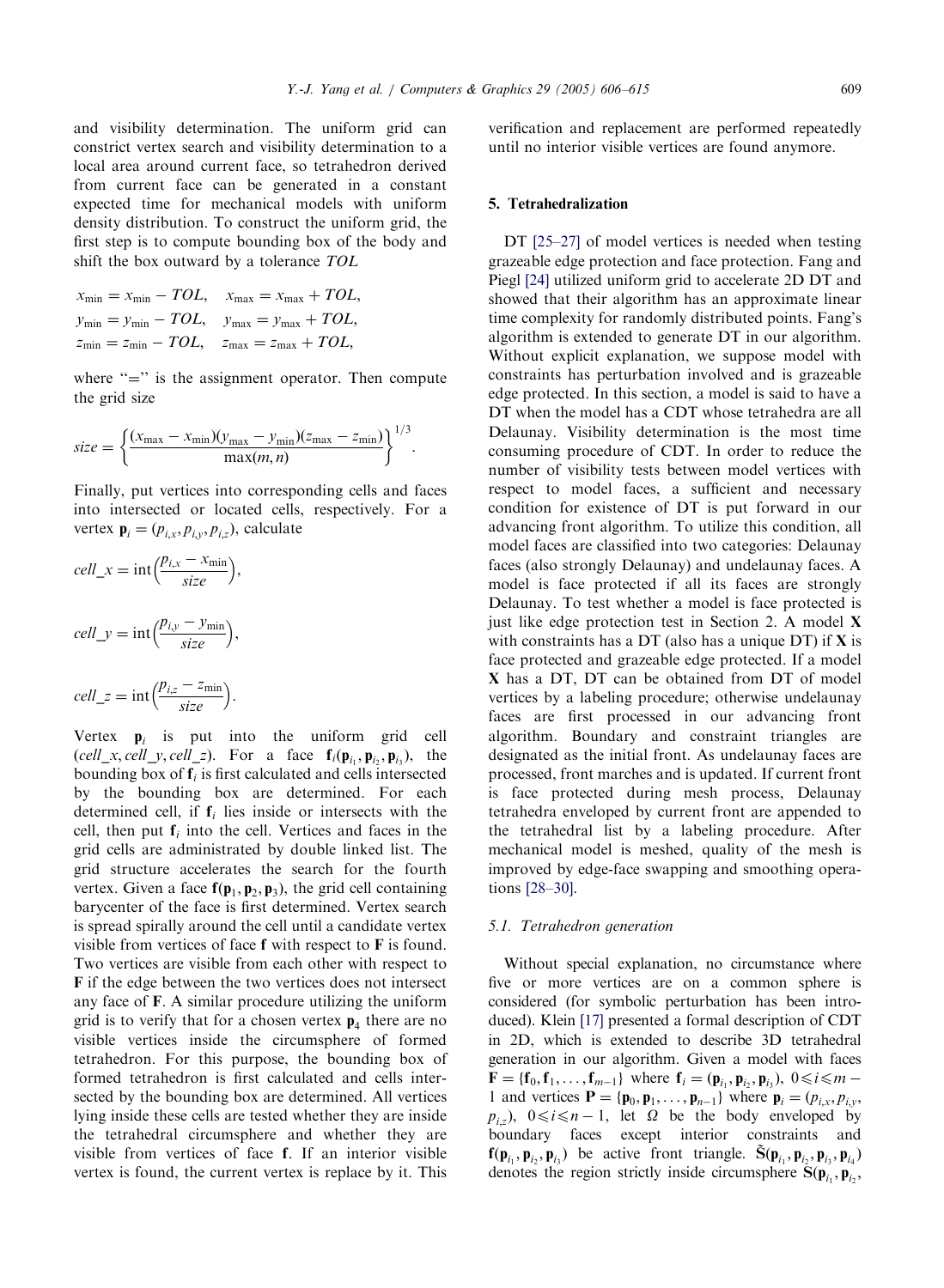$\mathbf{p}_i, \mathbf{p}_i$ ) of tetrahedron  $\mathbf{t}(\mathbf{p}_i, \mathbf{p}_i, \mathbf{p}_i, \mathbf{p}_i)$ . For face  $\mathbf{f}(\mathbf{p}_i, \mathbf{p}_i, \mathbf{p}_i)$  $\mathbf{p}_{i_2}$ ), tetrahedron  $\mathbf{t}(\mathbf{p}_{i_1}, \mathbf{p}_{i_2}, \mathbf{p}_{i_3}, \mathbf{p}_{i_4})$  is constrained Delaunay if and only if

(1) 
$$
\mathbf{p}_{i_4} \in \mathbf{V}_{i_1 i_2 i_3}
$$
, where  $\mathbf{V}_{i_1 i_2 i_3} = \{ \mathbf{p} \in \mathbf{P} \mid \mathbf{p}_{i_1} \mathbf{p}_{i_2} \mathbf{p} \subset \Omega, \mathbf{p}_{i_2}$   
\n $\mathbf{p}_{i_3} \mathbf{p} \subset \Omega, \mathbf{p}_{i_3} \mathbf{p}_{i_1} \mathbf{p} \subset \Omega \}$  and  
\n(2)  $\nu \mathbf{S}(\mathbf{p}_{i_1}, \mathbf{p}_{i_2}, \mathbf{p}_{i_3}, \mathbf{p}_{i_4}) \cap \mathbf{V}_{i_1 i_2 i_3} = \emptyset$ .

Let

$$
\mathbf{H}_{i_1i_2i_3} = \{ \mathbf{p} \, | \, (\mathbf{p} - \mathbf{p}_{i_1}) \cdot \mathbf{d}_i \, > \, 0 \}
$$

be the half-space defined by  $f(\mathbf{p}_{i_1}, \mathbf{p}_{i_2}, \mathbf{p}_{i_3})$  and front advancing direction  $\mathbf{d}_i$ . Then we have  $\mathbf{V}_{i_1 i_2 i_3}$  =  $\mathbf{V}_{i_1i_2} \cap \mathbf{V}_{i_2i_3} \cap \mathbf{V}_{i_3i_1} \cap \mathbf{H}_{i_1i_2i_3}$ , where  $\mathbf{V}_{i_1i_2}$ ,  $\mathbf{V}_{i_2i_3}$  and  $\mathbf{V}_{i_3i_1}$ are the set of vertices  $p \in P$  that are visible from  ${\bf p}_{i_1} {\bf p}_{i_2}, {\bf p}_{i_3} {\bf p}_{i_4}, {\bf p}_{i_5} {\bf p}_{i_6}$ , respectively, with respect to F. If a vertex satisfying (1) is found, then vertex satisfying (1) and (2) can be found by repeatedly replacing  $\mathbf{p}_{i_1}$  with vertex  $\mathbf{p} \in \mathbf{S}(\mathbf{p}_{i_1}, \mathbf{p}_{i_2}, \mathbf{p}_{i_3}, \mathbf{p}_{i_4}) \cap \mathbf{V}_{i_1i_2i_3}$ .

Uniform grid is used to accelerate these three steps (Section 4).

### 5.2. A sufficient and necessary condition for DT existence

In order to reduce the number of visibility tests between model vertices, a sufficient and necessary condition for DT existence given by Radovitzky is that all boundary triangles have empty minimal circumspheres [10]. But this condition is so strict that few bodies can fit it without local transformations and subdivision. Here, we present a sufficient and necessary condition for DT existence. Given a model with surface triangulation, a necessary and sufficient condition for triangular face  $f(\mathbf{p}_{i_1}, \mathbf{p}_{i_2}, \mathbf{p}_{i_3})$  to be strongly Delaunay is that there exists a vertex  $\mathbf{p}_{i_4}$ , where

(1)  $p_{i_4} \in V_{i_1 i_2 i_3}$ ,  $V_{i_1 i_2 i_3} = {p \in P | p_{i_1} p_{i_2} p \subset \Omega, p_{i_2} p_{i_3} p \subset \Omega}$  $\Omega$ ,  $\mathbf{p}_{i_3} \mathbf{p}_{i_1} \mathbf{p} \subset \Omega$  and (2)  $(S(\mathbf{p}_{i_1}, \mathbf{p}_{i_2}, \mathbf{p}_{i_3}, \mathbf{p}_{i_4}) \cup \tilde{S}(\mathbf{p}_{i_1}, \mathbf{p}_{i_2}, \mathbf{p}_{i_3}, \mathbf{p}_{i_4})) \cap \mathbf{P} = {\mathbf{p}_{i_1}, \mathbf{p}_{i_2}, \mathbf{p}_{i_3}}$  ${\bf p}_{i_2}, {\bf p}_{i_4}$ .

If all triangular faces of F are strongly Delaunay, we call the model is face protected.

# **Theorem 1.** If and only if a model  $X$  is grazeable edge protected and face protected, X has a DT.

**Proof.** Grazeable edge protection ensures that dangling edges (not included in any face) do not violate Delaunay property. If all faces are strongly Delaunay, they must exist in DT of model vertices. Therefore, Delaunay tetrahedra enveloped by boundary faces constitute a DT of the model. The condition is also necessary for existence of DT, provided that no five vertices are cospherical. Because no five vertices are cospherical, Delaunay edges are also strongly Delaunay. If the model is not grazeable edge protected, there exists an edge that does not have an empty circumsphere. Tetrahedron of CDT including this edge also does not have an empty circumsphere; thus, the model does not have a DT. If the model is not face protected, while there exists a face that does not have an empty circumsphere, tetrahedron derived from the face is also not Delaunay. So the model also does not have a DT.  $\Box$ 

Test of face protection is just like test of grazeable edge protection [6]. DT of model vertices is first constructed before CDT. If all model faces exist in DT of model vertices, the model is face protected. To utilize this condition, all model faces are classified into two categories: Delaunay faces (also strongly Delaunay) and undelaunay faces. If all model faces are all strong Delaunay, from Theorem 2, the model has a DT. DT can be obtained from DT of model vertices by a labeling procedure. When the model is not face protected, the following steps are performed:

1. Calculate the number of undelaunay faces by search for faces of F in DT and choose an arbitrary undelaunay face from initial front as active front face.

2. For the active front face  $f(\mathbf{p}_{i_1}, \mathbf{p}_{i_2}, \mathbf{p}_{i_3})$ , find the fourth vertex  $\mathbf{p}_{i}$  with the following properties: (1)  $\mathbf{p}_{i_1} \mathbf{p}_{i_2} \mathbf{p}_{i_4} \subset \Omega$ ,  $\mathbf{p}_{i_2} \mathbf{p}_{i_3} \mathbf{p}_{i_4} \subset \Omega$  and  $\mathbf{p}_{i_3} \mathbf{p}_{i_1} \mathbf{p}_{i_4} \subset \Omega$ ; (2)  $\mathbf{S}(\mathbf{p}_{i_1}, \mathbf{p}_{i_2}, \mathbf{p}_{i_3}, \mathbf{p}_{i_4}) \cap \mathbf{V}_{i_1i_2i_3} = \emptyset.$ 

- 3. Update front and the undelaunay face number according to three generated faces (Section 5.3).
- 4. Choose an undelaunay face from current front as active front face and repeat Steps 2–4 until the undelaunay face number becomes zero.
- 5. CDT of the current front is obtained from DT of model vertices by a labeling procedure.

The technique can greatly accelerate CDT especially for model with almost regular boundary faces that is also a prerequisite for tetrahedral generation in FEM. For clarity, a 2D example is given (Fig. 5). In 2D, a PSLG has a CDT whose simplexes are all Delaunay if every edge is strongly Delaunay. Thus, Theorem 2 can also be applied to 2D CDT.

# 5.3. Front update

As a new tetrahedron is formed, three faces are generated and front advances. The active triangle is always deleted from the front and the undelaunay face number is decreased by 1. The undelaunay face number is updated as follows: for each generated face, if the face is

- 1. a new undelaunay face, the number is increased by 1,
- 2. a new Delaunay face, the number is unchanged,
- 3. an undelaunay face that already exists in the front, the number is decreased by 1,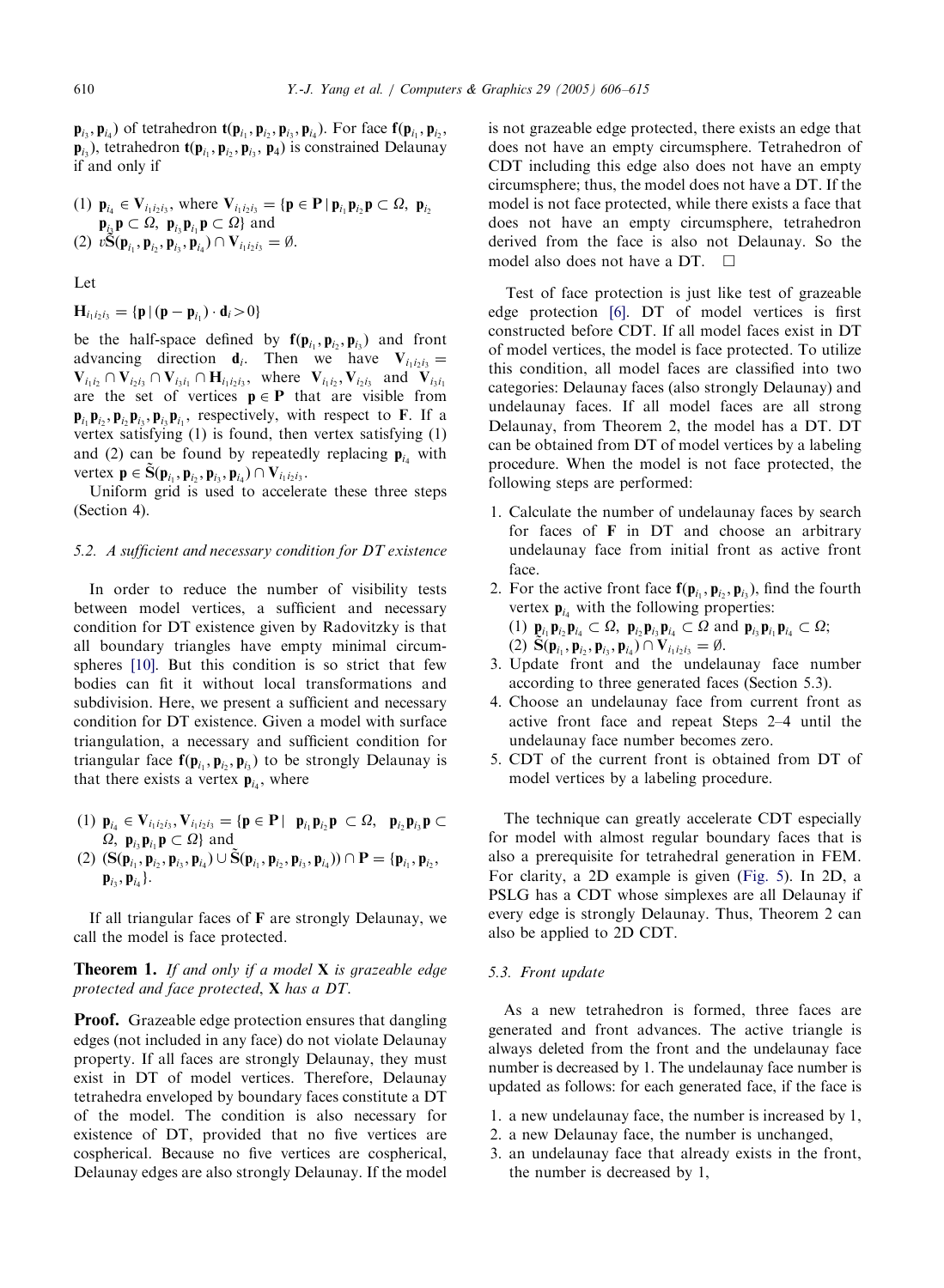

Fig. 5. Procedure of advancing front algorithm utilizing Theorem 2 in 2D: (a) PSLG X with undelaunay edges (bold lines); (b) Delaunay triangulation of X; (c) stage of CDT with all undelaunay edges processed and (d) CDT of X.



Fig. 6. Front update: (a) three faces added; (b) two faces added; (c) one face added and (d) front closes.

4. a delaunay face that already exists in the front, the number is unchanged.

The front is updated as follows: if the vertex found in Section 5.1 is

- 1. not a vertex of front triangles adjacent to the active triangle, three triangles are added to the front, Fig. 6(a),
- 2. a vertex of one front triangle adjacent to the active triangle, two faces are added to the front and the adjacent triangle is deleted from the front, Fig. 6(b),
- 3. a vertex of two front triangles adjacent to the active triangle, one face is added to the front and the adjacent two triangles are deleted from the front, Fig. 6(c),
- 4. a vertex of three front triangles adjacent to the active triangle, no faces are added and three adjacent triangles are deleted, Fig. 6(d).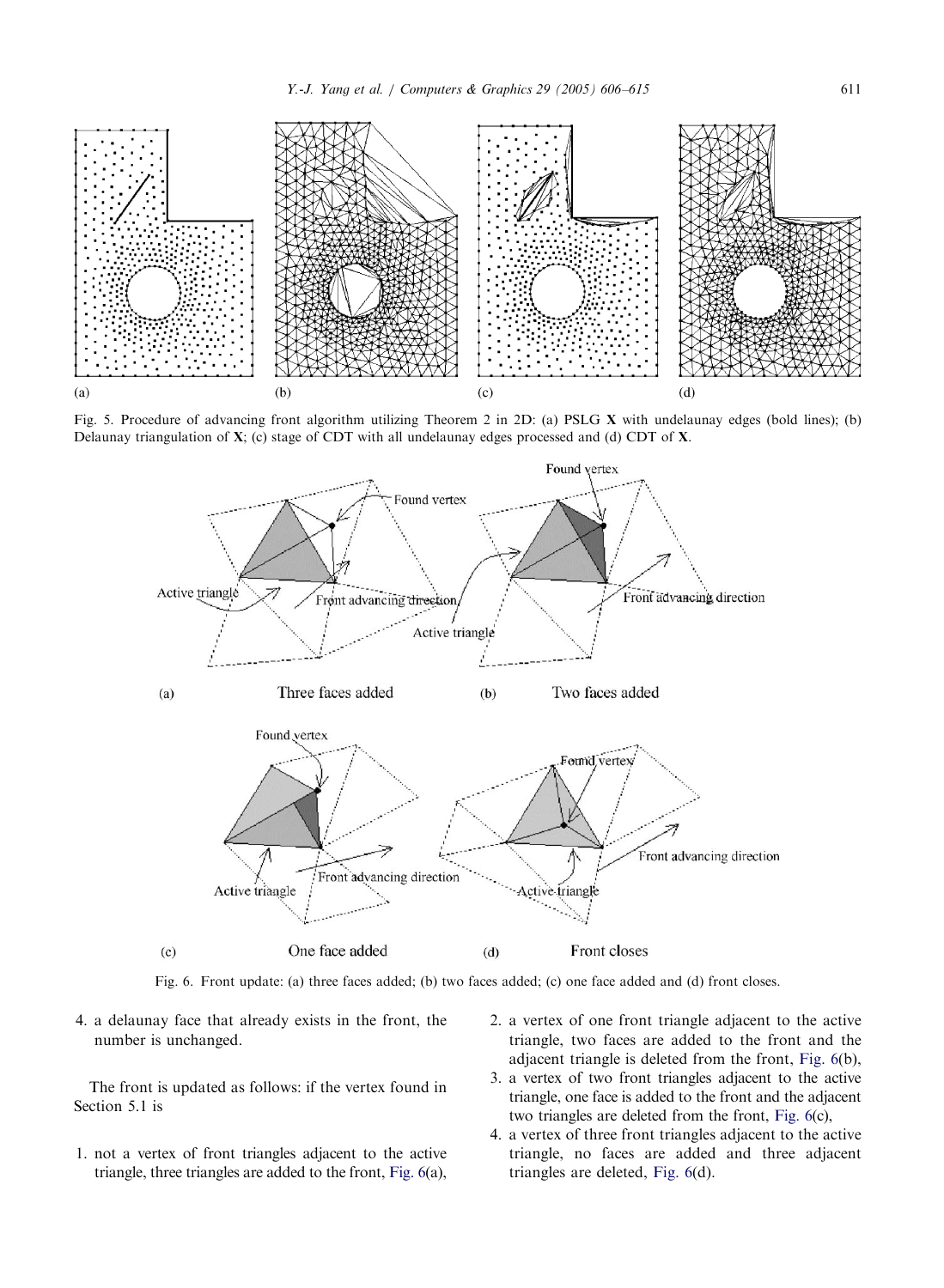

Fig. 7. Tetrahedral mesh of three examples: (a) mesh of piston; (b) mesh of bracket and (c) mesh of stepping pole.

Table 1 Time comparison for three models

|                                          | Piston | <b>Bracket</b> | Stepping pole |
|------------------------------------------|--------|----------------|---------------|
| Delaunay triangulation time(s)           | 25.53  | 33.14          | 35.83         |
| CDT time(s) with face protected check    | 26.01  | 34.26          | 37.14         |
| CDT time(s) without face protected check | 602.25 | 607.15         | 610.94        |

### 6. Examples

In this section several examples (Fig. 7) are given which emphasis the performance of Theorem 2 and the quality of the resulting meshes. Table 1 shows the difference of CDT with face protection check and CDT without face protection check. CDT with face protection check is much faster than CDT without face protection check. The run time of CDT with face protection check and DT is of the same order of magnitude for given models while CDT without face protection check is time consuming relatively.

Fig. 8 shows the run time of CDT with face protection check and CDT without face protection check as well as their linear fittings for mechanical models with uniform density distribution. It can be seen that CDT utilizing uniform grid technique exhibits a linear time complexity for mechanical models with uniform density distribution. Furthermore, CDT with face protection check is much faster than CDT without face protection check.

In order to assess the quality of the meshes, the following tetrahedron quality measure has been adopted:

$$
r = \frac{((1/6)\sum_{i=1}^{6} S_i^2)^{3/2}}{8.48528 V},
$$

where  $S_i$  is the tetrahedron edges, V is the volume of the tetrahedron and the factor 8.48528 normalizes the quality of a regular tetrahedron to one [10]. Figs. 9–11 show the quality comparison of the three resulting



Fig. 8. Comparison between CDT time(s) with face protection check and CDT time(s) without face protection check for some mechanical models with uniform density distribution.

meshes between presented algorithm and Shewchuk's algorithm. The superiority of presented algorithm over Shewchuk's algorithm is evident from these figures. The algorithm introduces the Shewchuk's method into Radovitzky's algorithm to avoid its failure cases while the superior mesh quality is preserved. Furthermore, the linear time property of presented algorithm is absent from the two algorithms mentioned above.

All the above algorithms are run in the environment with Intel Pentium IV CPU 2.0 GHz, 256Mb, Microsoft Windows 2000 and Microsoft Visual  $C + + 6.0$ .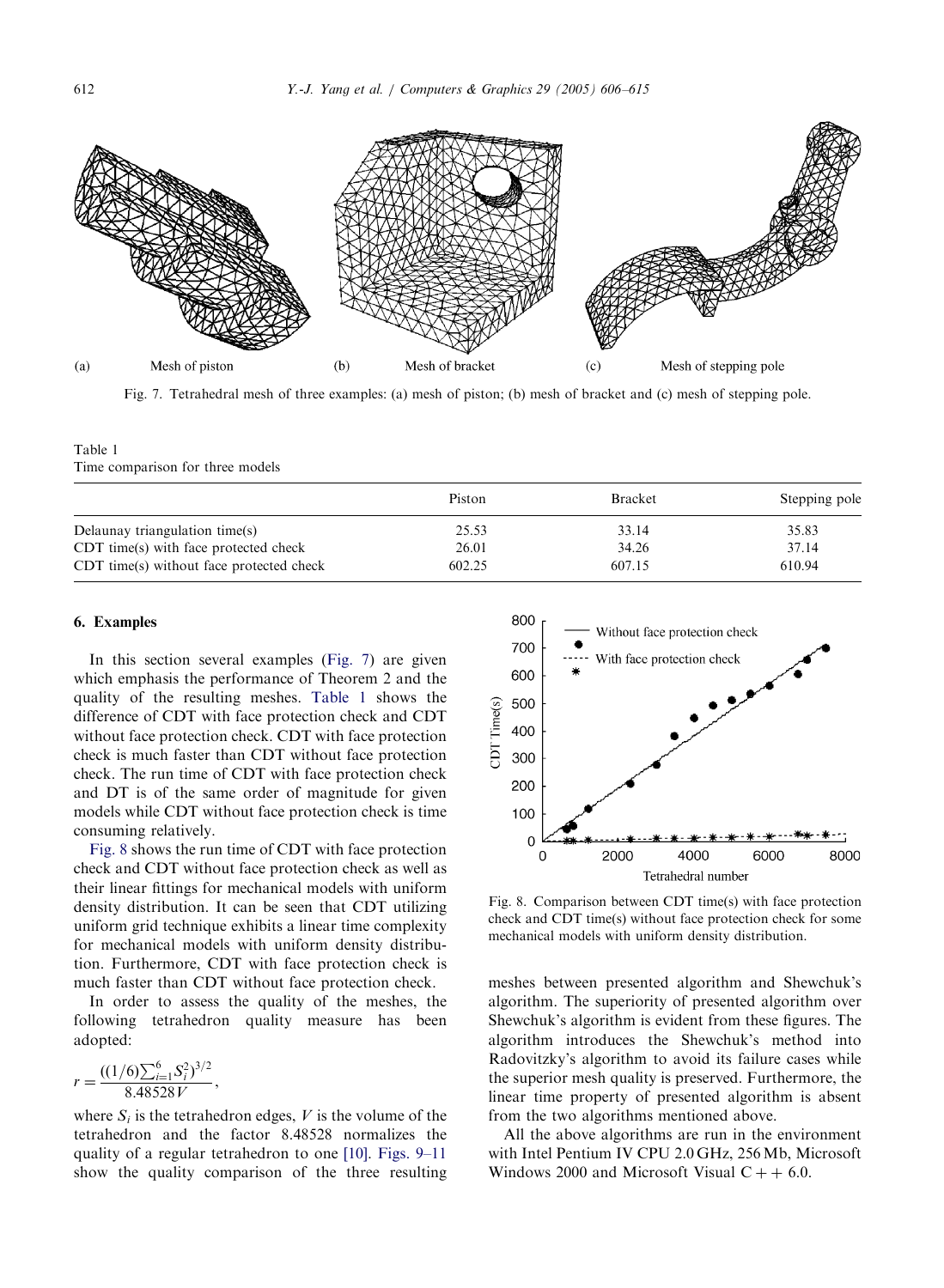

Fig. 9. Mesh quality statistics of piston: (a) Shewchuk's algorithm and (b) presented algorithm.



Fig. 10. Mesh quality statistics of bracket: (a) Shewchuk's algorithm and (b) presented algorithm.



Fig. 11. Mesh quality statistics of bikestep: (a) Shewchuk's algorithm and (b) presented algorithm.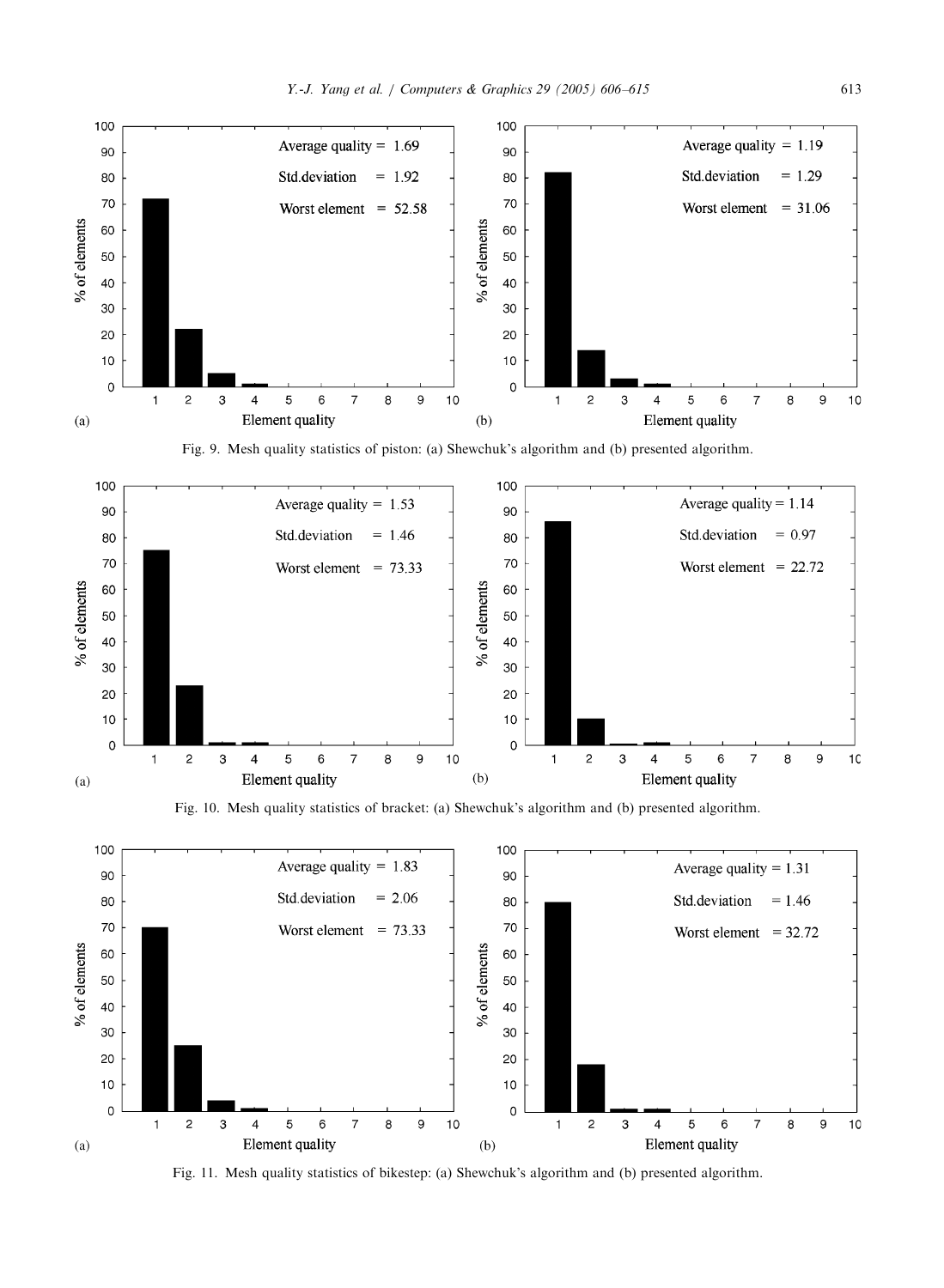# 7. Summary

We have presented a tetrahedral mesh generation algorithm based on CCDT for 3D models with constraints. First, a surface meshing algorithm is performed to construct high-quality surface mesh and perturbation is introduced to simulate the circumstance where no five points are cospherical. Missing grazeable edges of the model are identified and bisected repeatedly until each grazeable edge is represented as set of continuous edges of DT. Surface triangulation on same plane is modified to satisfy constrained Delaunay property. Second, interior points are inserted in a FCC crystal lattice arrangement coupled to octree spatial subdivision. Finally, CDT of the model is constructed via an advancing front method. In order to reduce the number of visibility tests between model vertices, uniform grid is utilized and a sufficient and necessary condition for existence of DT is put forward. The mesh generator is robust and generates good-quality mesh. Furthermore, the CDT algorithm exhibits a linear time complexity for mechanical models with uniform density distribution.

# Acknowledgements

The authors thank Mr. Yu-Sheng Liu and Wen-Ke Wang for their helpful discussion and suggestion. The authors appreciate the comments and suggestions of the anonymous reviewers. The research was supported by National Science Foundation of China (60403047), Chinese 863 Program (2003AA4Z3110) and Chinese 973 Program (2002CB312106, 2004CB719400). The second author was supported by the project sponsored by SRF for ROCS, SEM (041501004), and a Foundation for the Author of National Excellent Doctoral Dissertation of PR China (200342).

# References

- [1] Susanne C, Brenner L, Scott LR. The mathematical theory of finite element methods. Berlin: Springer; 1994.
- [2] Martins J, Pires E, Salvado R, Dinis P. A numerical model of passive and active behavior of skeletal muscles. Computer Methods in Applied Mechanics and Engineering 1998;151:419–33.
- [3] Bro-Nielsen M, Cotin S. Real-time volumetric deformable models for surgery simulations using finite elements and condensation. Computer Graphics Forum 1996; 15(3):57–66.
- [4] Ganovelli F, Cignoni P, Montani C, Scopigno R. A multiresolution model for soft objects supporting interactive cuts and lacerations. Computer Graphics Forum 2000;19(3):271–82.
- [5] Farin G. Geometric modeling: algorithms and new trends. Philadelphia, PA: SIAM; 1987.
- [6] Shewchuk JR. Constrained Delaunay tetrahedralizations and provably good boundary recovery. In: Eleventh international meshing roundtable. Ithaca, New York; 2002. p. 193–204.
- [7] Cheng SW, Poon SH. Graded conforming Delaunay tetrahedralization with bounded radius-edge ration. Proceedings of the fourteenth annual ACM–SIAM symposium on discrete algorithms. 2003. pp. 295–304.
- [8] Li XY. Spacing control and sliver-free Delaunay mesh. Proceedings of the ninth international meshing roundtable. 2000. p. 295–306.
- [9] Murphy M, Mount DM, Gable CW. A point-placement strategy for conforming Delaunay tetrahedralization. Proceedings of the eleventh annual symposium on discrete algorithms. 2000. p. 67–74.
- [10] Radovitzky R, Ortiz M. Tetrahedral mesh generation based on node insertion in crystal lattice arrangements and advancing-front Delaunay triangulation. Computer Methods in Applied Mechanics and Engineering 2000;187: 543–69.
- [11] Shewchuk JR. Tetrahedral mesh generation by Delaunay refinement. Proceedings of the fourteenth annual symposium on computational geometry. 1998. p. 86–95.
- [12] Fuchs A. Automatic grid generation with almost regular Delaunay tetrahedra. Proceedings of the seventh international meshing roundtable. 1998. p. 133–48.
- [13] Molino N, Bridson R, Teran J, Fedkiw R. A crystalline, red green strategy for meshing highly deformable objects with tetrahedra. Twelfth international meshing roundtable. 2003. p. 103–14.
- [14] Perucchio R, Saxena M, Kela A. Automatic mesh generations from solid models based on recursive spatial decompositions. International Journal for Numerical Methods in Engineering 1989;28:2469–501.
- [15] Schroeder WJ, Shephard MS. A combined octree/Delaunay method for fully automatic 3-d mesh generation. International Journal for Numerical Methods in Engineering 1990;29:37–55.
- [16] Chew LP. Constrained Delaunay triangulations. Algorithmica 1989;4:97–108.
- [17] Klein R. Construction of the constrained Delaunay triangulation of a polygonal domain. CAD Systems Development 1995:313–26.
- [18] Lee DT, Lin AK. Generalized delaunay triangulations for planar graphs. Discrete & Computational Geometry 1986;1:201–17.
- [19] Schönhardt E. Über die Zerlegung von Dreieckspolyedern in Tetraeder. Mathematische Annalen 1928;98: 309–12.
- [20] Edelsbrunner H, Mücke EP. Simulation of simplicity: a technique to cope with degenerate cases in geometric algorithms. ACM Transactions on Graphics 1990;9(1): 66–104.
- [21] Shephard MS, Georges MK. Automatic three-dimensional mesh generation by the finite octree technique. International Journal for Numerical Methods in Engineering 1991;32(4):709–49.
- [22] Cavendish JC, Field DA, Frey WH. An approach to automatic three-dimensional finite element mesh